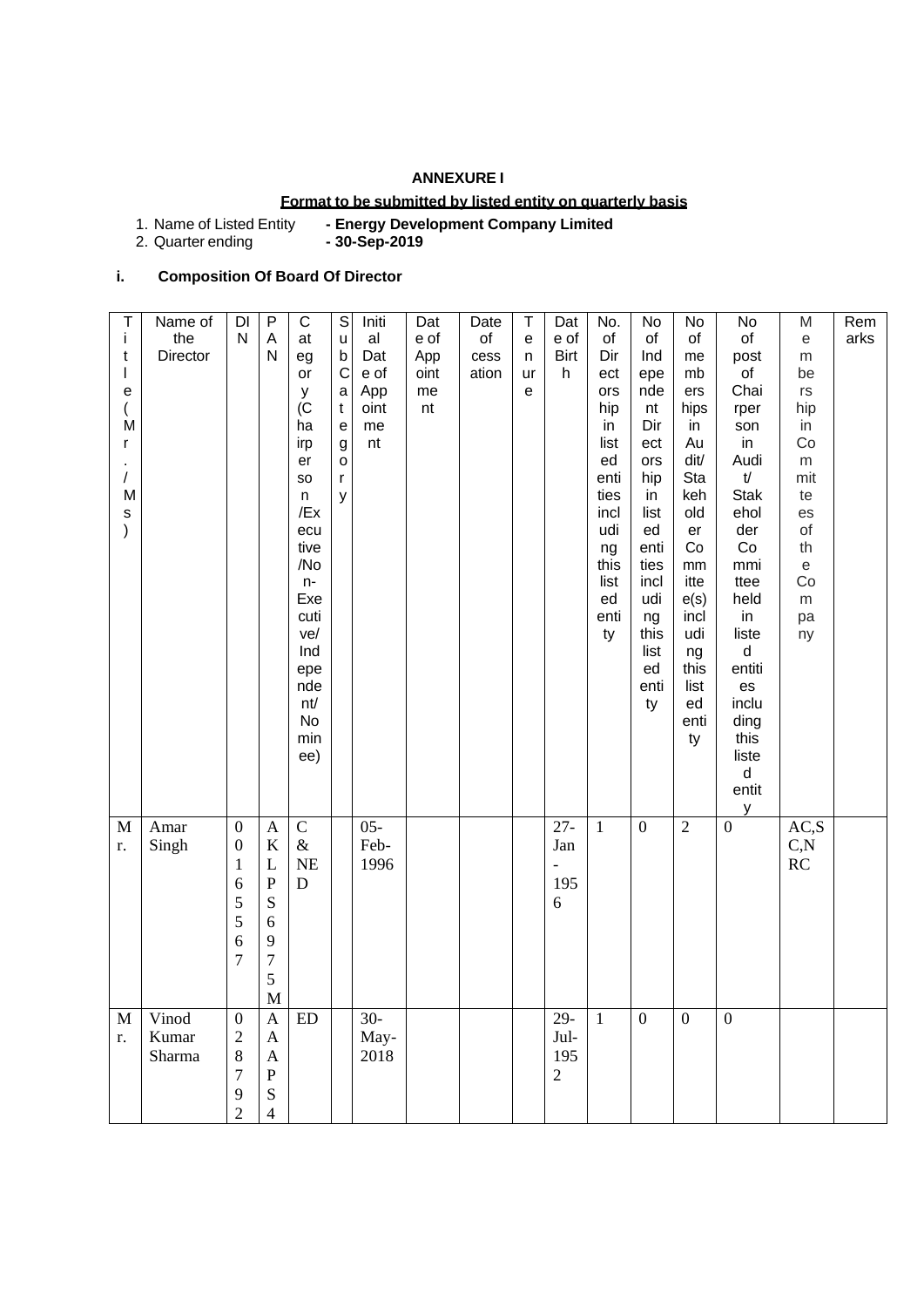|                                                    |                            | $\boldsymbol{0}$<br>6                                                                                                    | $\overline{2}$<br>9<br>$\mathbf{1}$<br>$H_{\rm}$                                                                                 |                        |                         |                        |                       |                                |                                               |                |                  |                  |                  |                           |  |
|----------------------------------------------------|----------------------------|--------------------------------------------------------------------------------------------------------------------------|----------------------------------------------------------------------------------------------------------------------------------|------------------------|-------------------------|------------------------|-----------------------|--------------------------------|-----------------------------------------------|----------------|------------------|------------------|------------------|---------------------------|--|
| $\mathbf M$<br>$\mathbf{r}\mathbf{s}$<br>$\bullet$ | Pankaja<br>Kumari<br>Singh | $\boldsymbol{0}$<br>$\boldsymbol{0}$<br>$\mathbf{1}$<br>9<br>9<br>$\overline{4}$<br>5<br>$\overline{4}$                  | $\mathbf{A}$<br>$\mathbf L$<br>M<br>${\bf P}$<br>${\bf S}$<br>$\bf 8$<br>9<br>$\overline{2}$<br>$\boldsymbol{0}$<br>$\bf J$      | <b>NE</b><br>${\bf D}$ | $05 -$<br>Feb-<br>1996  |                        |                       |                                | $25 -$<br>Sep<br>195<br>$\boldsymbol{7}$      | $\mathbf{1}$   | $\boldsymbol{0}$ | $\boldsymbol{0}$ | $\mathbf{1}$     | <b>SC</b>                 |  |
| $\mathbf M$<br>r.                                  | Anil<br>Gupta              | $\boldsymbol{0}$<br>$\boldsymbol{0}$<br>$\boldsymbol{0}$<br>$\overline{7}$<br>9<br>3<br>9<br>9                           | $\mathbf{A}$<br>${\bf E}$<br>${\bf E}$<br>${\bf P}$<br>$\mathbf G$<br>$\sqrt{2}$<br>$\overline{7}$<br>$\tau$<br>6<br>$\mathbf D$ | ID                     | $11-$<br>Aug-<br>2014   | $11-$<br>Aug-<br>2019  |                       | $\sqrt{6}$<br>$\mathbf{1}$     | $01-$<br>Apr<br>195<br>$\,8\,$                | $\overline{3}$ | $\mathbf 1$      | $\mathbf{1}$     | $\mathbf{1}$     | AC,<br><b>NRC</b>         |  |
| $\mathbf M$<br>r.                                  | Bijay<br>Kumar<br>Garodia  | $\boldsymbol{0}$<br>$\boldsymbol{0}$<br>$\boldsymbol{0}$<br>$\overline{4}$<br>$\overline{4}$<br>3<br>$\overline{7}$<br>9 | $\mathbf{A}$<br>$\mathsf C$<br>$\mathsf{C}$<br>${\bf P}$<br>$\mathbf G$<br>$\overline{4}$<br>9<br>$\,8\,$<br>6<br>${\bf F}$      | ID                     | $13 -$<br>Nov-<br>2014  | $13-$<br>Nov-<br>2014  |                       | $\overline{5}$<br>8            | $26 -$<br>Au<br>$g-$<br>195<br>$\overline{7}$ | $\mathbf{1}$   | $\mathbf{1}$     | $\mathbf{0}$     | $\boldsymbol{0}$ |                           |  |
| M<br>r.                                            | Vijoy<br>Kumar             | $\boldsymbol{0}$<br>$\overline{2}$<br>9<br>$\overline{7}$<br>$\boldsymbol{0}$<br>6<br>$\overline{c}$<br>6                | $\mathbf{A}$<br>I<br>E<br>${\bf P}$<br>$\rm K$<br>9<br>$\sqrt{5}$<br>$\mathfrak{Z}$<br>$\boldsymbol{0}$<br>$\, {\bf B}$          | ID                     | $18-$<br>$Sep-$<br>2014 | $18-$<br>Sep-<br>2014  | $30-$<br>Sep-<br>2019 | $\sqrt{6}$<br>$\boldsymbol{0}$ | $19-$<br>De<br>$C-$<br>194<br>$\overline{3}$  | $\sqrt{2}$     | $\sqrt{2}$       | 6                | $\sqrt{2}$       | $\rm AC, S$<br>C, N<br>RC |  |
| $\mathbf M$<br>r.                                  | Rohit<br>Pandit            | $\boldsymbol{0}$<br>$\mathfrak{Z}$<br>$\overline{4}$<br>$\boldsymbol{0}$<br>9<br>$\boldsymbol{0}$                        | $\, {\bf B}$<br>$\, {\bf B}$<br>$\mathbf{A}$<br>${\bf P}$<br>${\bf P}$<br>$\boldsymbol{0}$                                       | $\rm ID$               | $15 -$<br>Aug-<br>2019  | $15 -$<br>Aug-<br>2019 |                       | $\overline{2}$                 | $18-$<br>$\rm{Ma}$<br>$y-$<br>198<br>5        | $\mathbf{1}$   | $\mathbf{1}$     | $\boldsymbol{0}$ | $\boldsymbol{0}$ |                           |  |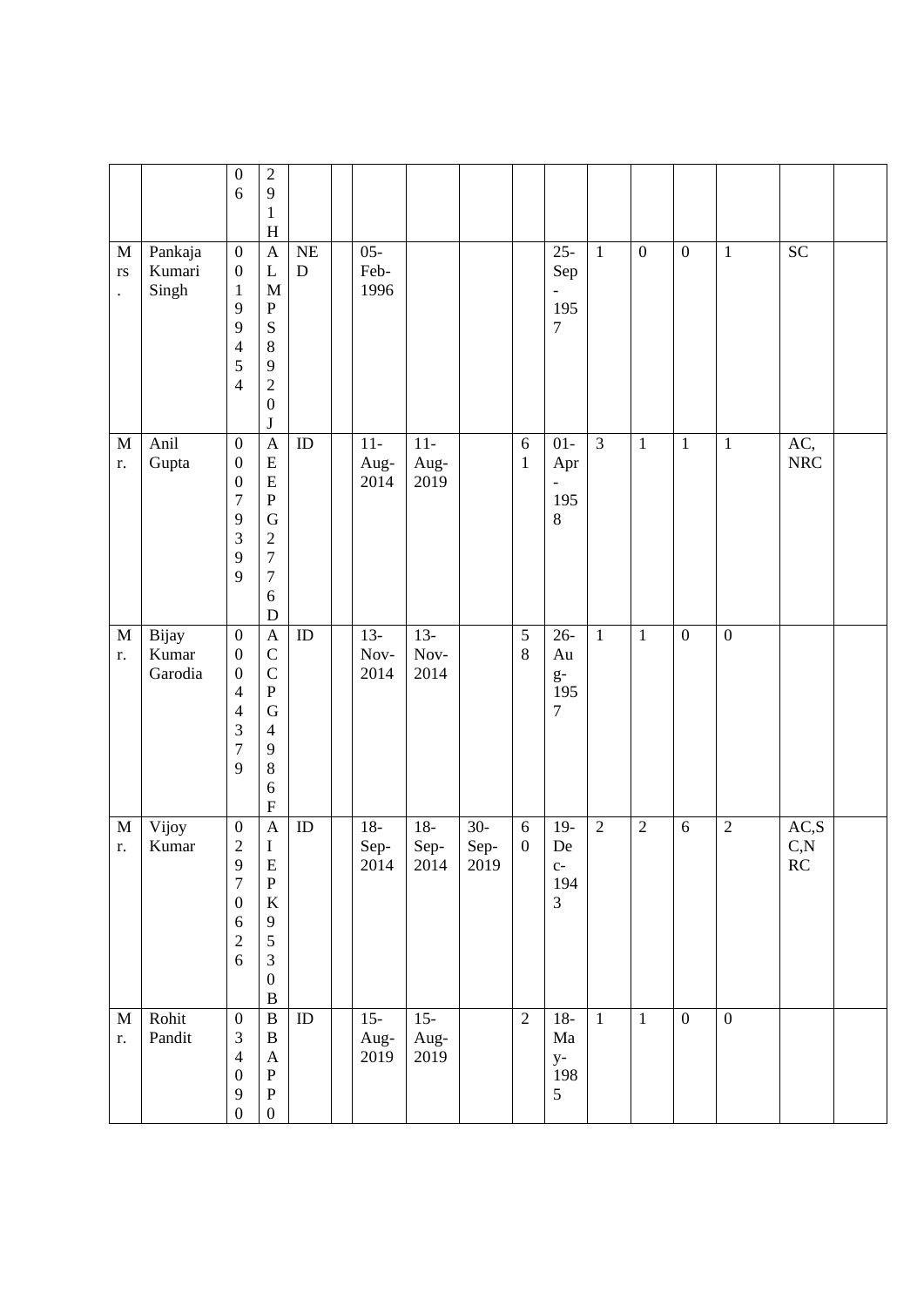|  | $\sim$ | $\sim$ |  |  |  |  |  |  |  |
|--|--------|--------|--|--|--|--|--|--|--|
|  |        |        |  |  |  |  |  |  |  |
|  |        |        |  |  |  |  |  |  |  |

| Company Remarks        |     |
|------------------------|-----|
| Whether Permanent      | Yes |
| chairperson appointed  |     |
| Whether Chairperson is |     |
| related to MD or CEO   |     |

# **ii. Composition of Committees**

### **a. Audit Committee**

| Sr. | Name of the Director | Category  | Chairperson/Membership | Appointment       | <b>Cessation Date</b> |
|-----|----------------------|-----------|------------------------|-------------------|-----------------------|
| No. |                      |           |                        | Date              |                       |
|     | Amar Singh           | $C &$ NED | Member                 | $07 - Jun - 2018$ |                       |
|     | Vijoy Kumar          | ID        | Chairperson            | 25-Jul-2011       | $30-Sep-2019$         |
|     | Anil Gupta           | ID        | Member                 | 18-Sep-2014       |                       |

| Company Remarks       |                                            |          |                        |             |                       |
|-----------------------|--------------------------------------------|----------|------------------------|-------------|-----------------------|
| Whether Permanent     |                                            | Yes      |                        |             |                       |
| chairperson appointed |                                            |          |                        |             |                       |
|                       | <b>Stakeholders Relationship Committee</b> |          |                        |             |                       |
| Sr.                   | Name of the Director                       | Category | Chairperson/Membership | Appointment | <b>Cessation Date</b> |

| No. |                      |         |             | Date          |             |
|-----|----------------------|---------|-------------|---------------|-------------|
|     | Pankaja Kumari Singh | NED     | Chairperson | 18-Mar-2002   |             |
|     | Amar Singh           | C & NED | Member      | 30-May-2018   |             |
|     | Vijoy Kumar          | ID      | Member      | $13-Nov-2014$ | 30-Sep-2019 |

| Remarks<br>ompanyٽ       |     |
|--------------------------|-----|
| Whether<br>Permanent     | Yes |
| appointed<br>chairperson |     |

### **c. Risk Management Committee**

| ົ່<br>, اب<br>No. | Name of the Director | Category | Chairperson/Membership | Appointment<br>Date | <b>Cessation Date</b> |
|-------------------|----------------------|----------|------------------------|---------------------|-----------------------|
|                   |                      |          |                        |                     |                       |

| Remarks<br>' ompanyب     |  |
|--------------------------|--|
| Whether<br>Permanent     |  |
| chairperson<br>appointed |  |

## **d. Nomination and Remuneration Committee**

| Sr. | Name of the Director | Category | Chairperson/Membership | Appointment | <b>Cessation Date</b> |
|-----|----------------------|----------|------------------------|-------------|-----------------------|
| No. |                      |          |                        | Date        |                       |
|     | Vijoy Kumar          | ID       | Chairperson            | 13-Feb-2014 | 30-Sep-2019           |
|     | Anil Gupta           | ID       | Member                 | 12-Feb-2017 |                       |
|     | Amar Singh           | C & NED  | Member                 | 09-Feb-2018 |                       |

| $\overline{\phantom{0}}$<br>--<br>.<br>71 N.C |     |
|-----------------------------------------------|-----|
| <b>M/F</b><br>.<br>יוסו<br>.                  | Yes |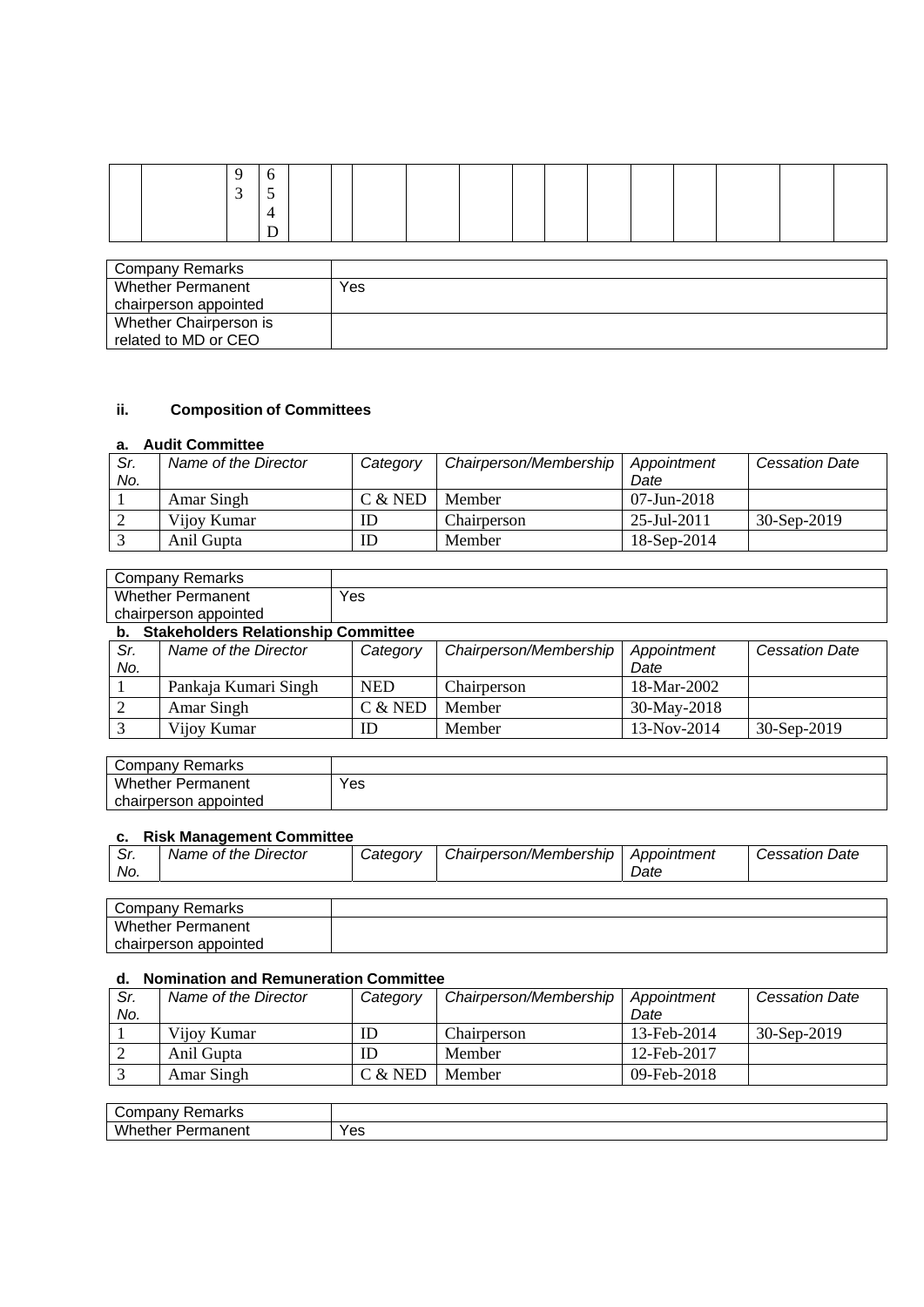| appointed<br>chairperson<br>. |  |
|-------------------------------|--|

# iii. **Meeting of Board of Directors**

| (if any) in the<br>(if any) in the<br>requirement of<br>Quorum met<br>previous quarter<br>relevant quarter | Directors present<br>Directors present |
|------------------------------------------------------------------------------------------------------------|----------------------------------------|
| 30-May-2019<br>Yes<br>14-Aug-2019                                                                          |                                        |

| Company Remarks               |  |
|-------------------------------|--|
| Maximum gap between any       |  |
| two consecutive (in number of |  |
| days)                         |  |

# iv. **Meeting of Committees**

| Name of the<br><b>Committee</b> | Date(s) of<br>meeting during<br>of the committee<br>in the previous<br>quarter | Date(s) of<br>meeting of the<br>committee in the<br>relevant quarter | Whether<br>requirement<br>of Quorum<br>met (Yes/No) | Number of<br><b>Directors</b><br>present | Number of<br>independent<br>directors<br>present |
|---------------------------------|--------------------------------------------------------------------------------|----------------------------------------------------------------------|-----------------------------------------------------|------------------------------------------|--------------------------------------------------|
| <b>Audit Committee</b>          | 30-May-2019                                                                    |                                                                      | Yes                                                 |                                          |                                                  |
| <b>Audit Committee</b>          |                                                                                | 14-Aug-2019                                                          | <b>Yes</b>                                          | 3                                        | $\overline{2}$                                   |
| Nomination &                    | 30-May-2019                                                                    |                                                                      | Yes                                                 |                                          |                                                  |
| Remuneration                    |                                                                                |                                                                      |                                                     |                                          |                                                  |
| Committee                       |                                                                                |                                                                      |                                                     |                                          |                                                  |
| Nomination $&$                  |                                                                                | 14-Aug-2019                                                          | Yes                                                 | 3                                        | $\overline{2}$                                   |
| Remuneration                    |                                                                                |                                                                      |                                                     |                                          |                                                  |
| Committee                       |                                                                                |                                                                      |                                                     |                                          |                                                  |
| <b>Stakeholders</b>             | 30-May-2019                                                                    |                                                                      | Yes                                                 |                                          |                                                  |
| Relationship                    |                                                                                |                                                                      |                                                     |                                          |                                                  |
| Committee                       |                                                                                |                                                                      |                                                     |                                          |                                                  |
| <b>Stakeholders</b>             |                                                                                | 14-Aug-2019                                                          | Yes                                                 | 3                                        |                                                  |
| Relationship                    |                                                                                |                                                                      |                                                     |                                          |                                                  |
| Committee                       |                                                                                |                                                                      |                                                     |                                          |                                                  |

| Company Remarks               |    |
|-------------------------------|----|
| Maximum gap between any       | 75 |
| two consecutive (in number of |    |
| days) [Only for Audit         |    |
| Committeel                    |    |

## v. **Related Party Transactions**

| <b>Subject</b>                                                                                            | <b>Compliance status</b><br>(Yes/No/NA) | <b>Remark</b> |
|-----------------------------------------------------------------------------------------------------------|-----------------------------------------|---------------|
| Whether prior approval of audit committee obtained                                                        | Yes                                     |               |
| Whether shareholder approval obtained for material RPT                                                    | Yes                                     |               |
| Whether details of RPT entered into pursuant to omnibus<br>approval have been reviewed by Audit Committee | Yes                                     |               |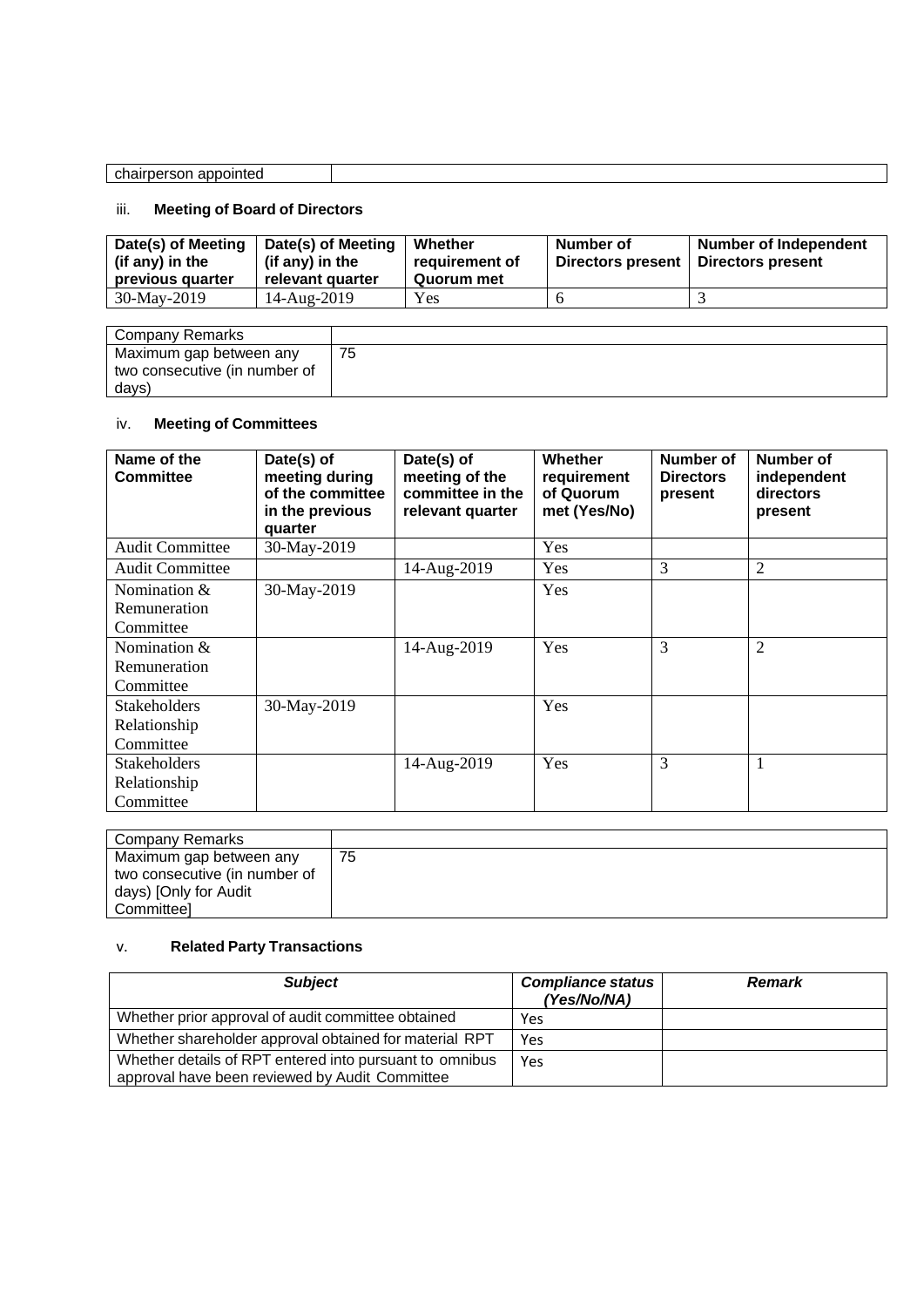| Disclosure of notes on related  |  |
|---------------------------------|--|
| party transactions and          |  |
| Disclosure of notes of material |  |
| related party transactions      |  |

#### **VI. Affirmations**

- 1. The composition of Board of Directors is in terms of SEBI (Listing obligations and disclosure requirements) Regulations, 2015. - **Yes**
- 2. The composition of the following committees is in terms of SEBI(Listing obligations and disclosure requirements) Regulations, 2015
	- a. Audit Committee **Yes**
	- b. Nomination & remuneration committee **Yes**
	- c. Stakeholders relationship committee **Yes**
	- d. Risk management committee (applicable to the top 100 listed entities)  **Not applicable**
- 3. The committee members have been made aware of their powers, role and responsibilities as specified in SEBI (Listing obligations and disclosure requirements) Regulations, 2015. **- Yes**
- 4. The meetings of the board of directors and the above committees have been conducted in the manner as specified in SEBI (Listing obligations and disclosure requirements) Regulations, 2015.**- Yes**
- 5. a. This report and/or the report submitted in the previous quarter has been placed before Board of Directors. **- Yes**

b. Any comments/observations/advice of Board of Directors may be mentioned here:

**Name : Vijayshree Binnani Designation : Company Secretary**

#### **Affirmations**

#### **ANNEXURE III**

| <b>Broad Heading</b>                                                                                                                                                                          | <b>Regulation</b><br><b>Number</b> | <b>Compliance</b><br><b>Status</b> | <b>Company Remark</b> |
|-----------------------------------------------------------------------------------------------------------------------------------------------------------------------------------------------|------------------------------------|------------------------------------|-----------------------|
| Copy of the annual report<br>including balance sheet, profit<br>and loss account, directors<br>report, corporate governance<br>report, business responsibility<br>report displayed on website | 46(2)                              | Yes                                |                       |
| Presence of Chairperson of<br>Audit Committee at the Annual<br>General Meeting                                                                                                                | 18(1)(d)                           | Yes                                |                       |
| Presence of Chairperson of<br>the nomination and<br>remuneration committee at the<br>annual general meeting                                                                                   | 19(3)                              | Yes                                |                       |